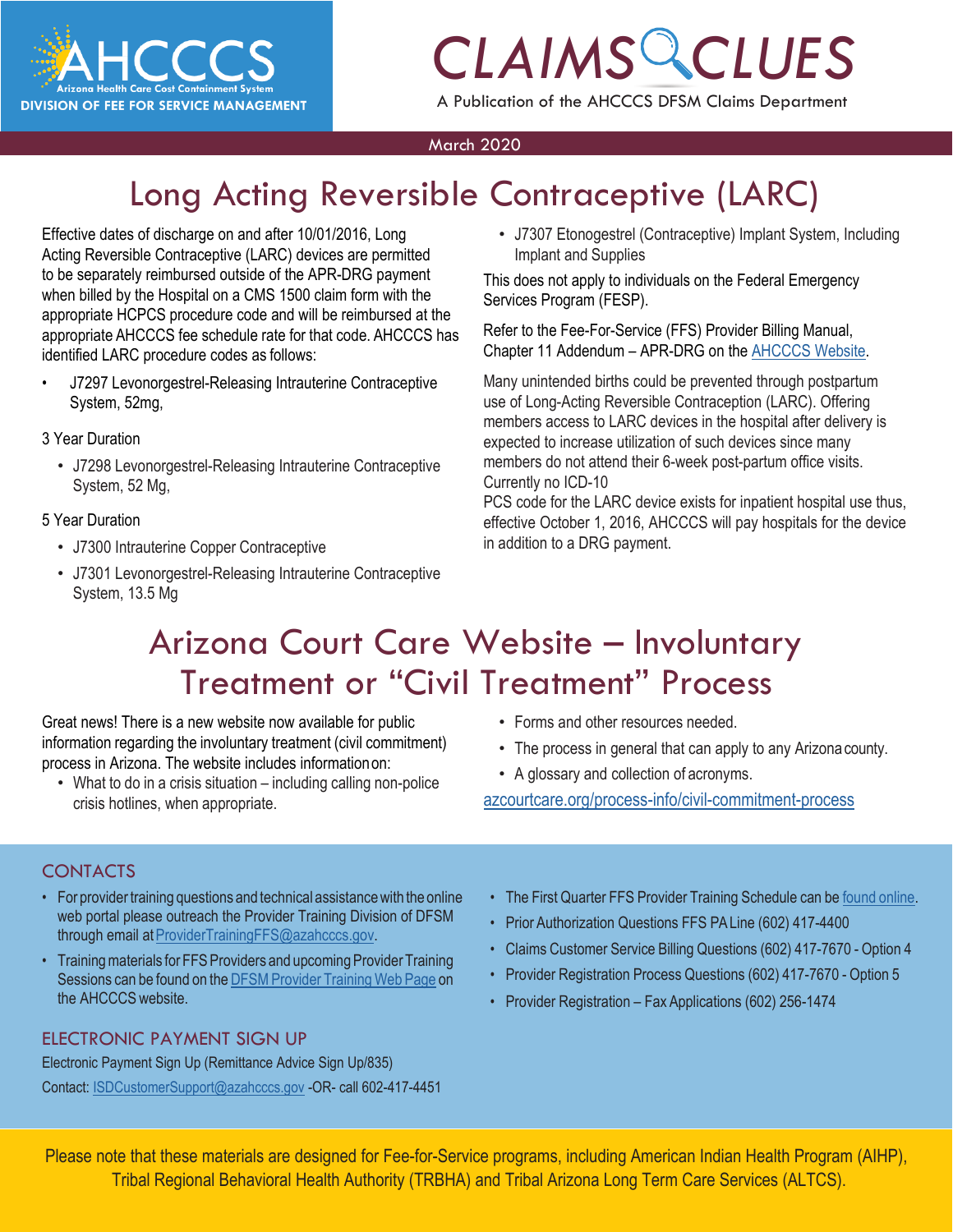### Behavioral Health Residential Facility (BHRF) Notification for Codes H0031 and H2019

HCPCS codes H0031 (Mental Health Assessment, by nonphysician) and H2019 (Therapeutic Behavioral Services, per 15 minutes) may not be submitted by Behavioral Health Residential Facilities (Provider Type B8) in addition to the BHRF per diem code H0018.

BHRFs receive a per diem rate for the provision of behavioral health services, and per policy, the per diem rate includes Mental Health Assessment and Therapeutic Behavioral Services as part of that rate. If there are circumstances in which other medically necessary specialized services are required, that cannot be performed by the BHRF, these services are to be billed by the provider/facility who performed the service and should not be

billed by the BHRF. The specialized service type, and the name of the provider rendering these services must be included in the member's treatment/service plan.

On 7/15/2019 of last year, AHCCCS closed H0031 and H2019 for the B8 Provider Type (BHRF) in our system.

This system update was not representative of a policy or billing change, and was only a system update. For additional information please review AMPM Policy 320-V, Behavioral Health Residential Facilities.

### General Requirements for the Submission of Paper Claim Forms

When submitting paper claim forms to AHCCCS, the following are the general rules that apply to the ADA 2012, the CMS-1500, and the UB-04 claim forms:

- 1) No handwriting is permitted on any part of the claim form, including in the top margins, sides, and remarks sections. The only exception to this is the signature field, where a written signature will be accepted.
- 2) The preferred font for claim submission is Lucinda Console and the preferred font size is 10.
- 3) ICD-10 codes are required on all claim forms.Claims submitted with an ICD-9 diagnosis will be denied.
- 4) AHCCCS does not accept DSM-4 diagnosis codes. Any behavioral health service billed with a DSM-4 diagnosis code will be denied.
- 5) CPT and HCPCS procedure codes and modifiers must be used to identify other services rendered on the CMS-1500 and UB-04 claim forms.
- 6) Paper claims or copies that contain highlighter or color marks, copy overexposure marks, or dark edges are not legible on the imaging system, so should not beused.
- 7) Liquid paper correction fluid ("White Out") may not be used.
- 8) Correction tape may not be used.
- 9) Labels and stamps on claim forms will not be accepted. The only exception to this is in the signature field, where a stamped signature will be accepted.
- 10) When submitting claims via fax it is recommended to fax in the following order: The claim form (UB-04, ADA-2012, or CMS-1500) first, the Explanation of Benefits (EOB) second (if applicable), and any applicable medical documentationthird.
- 11) Instructions on filling out each individual claim form type can be found in the Fee-For-Service [Provider Billing Manual on](https://www.azahcccs.gov/PlansProviders/RatesAndBilling/FFS/providermanual.html) [the AHCCCS](https://www.azahcccs.gov/PlansProviders/RatesAndBilling/FFS/providermanual.html) website**.**

#### Tribal ALTCS Web Page

AHCCCS has updated its **Tribal ALTCS** web page. Information contained on the web page includes:

- An overview of the Tribal ALTCS health planbenefits:
- A listing of Tribal ALTCS programs and contact information;
- Prior Authorization information;
- Tribal ALTCS Case Management Resources;
- Provider Enrollment Information; and
- [Tribal ALTCS Notifications](https://www.azahcccs.gov/PlansProviders/FeeForServiceHealthPlans/ProgramsAndPopulations/tribalaltcsnotifications.html) (sent out via Constant Contacts).

Additionally Tribal ALTCS programs and Case Managers are invited to sign up to receive email news alerts from the Division of Feefor-Service Management (DFSM). These email news alerts are periodically sent out regarding changes to the program, benefits, policies, billing rules and rates updates. Sign up [here.](https://visitor.r20.constantcontact.com/manage/optin?v=001gF-kjPbNwUl4qTFXa25yg7PI-lJiYCg93XrtPtORBVs5LfBVH0-8vbcm12yD-2XXtSsqiYUBOmMmlkrI8ahm_2YiyBfBDlwfmRmEGrovUOSP6DcA-KbmT-Ql0Lmk0PExgqaWuvz6fV2kNwVjevvO11fbEYfxSl5MtPdTd_x0b-d44ezL3scdyI-S4QgYEsLUgwtSDvtSPxE%3D)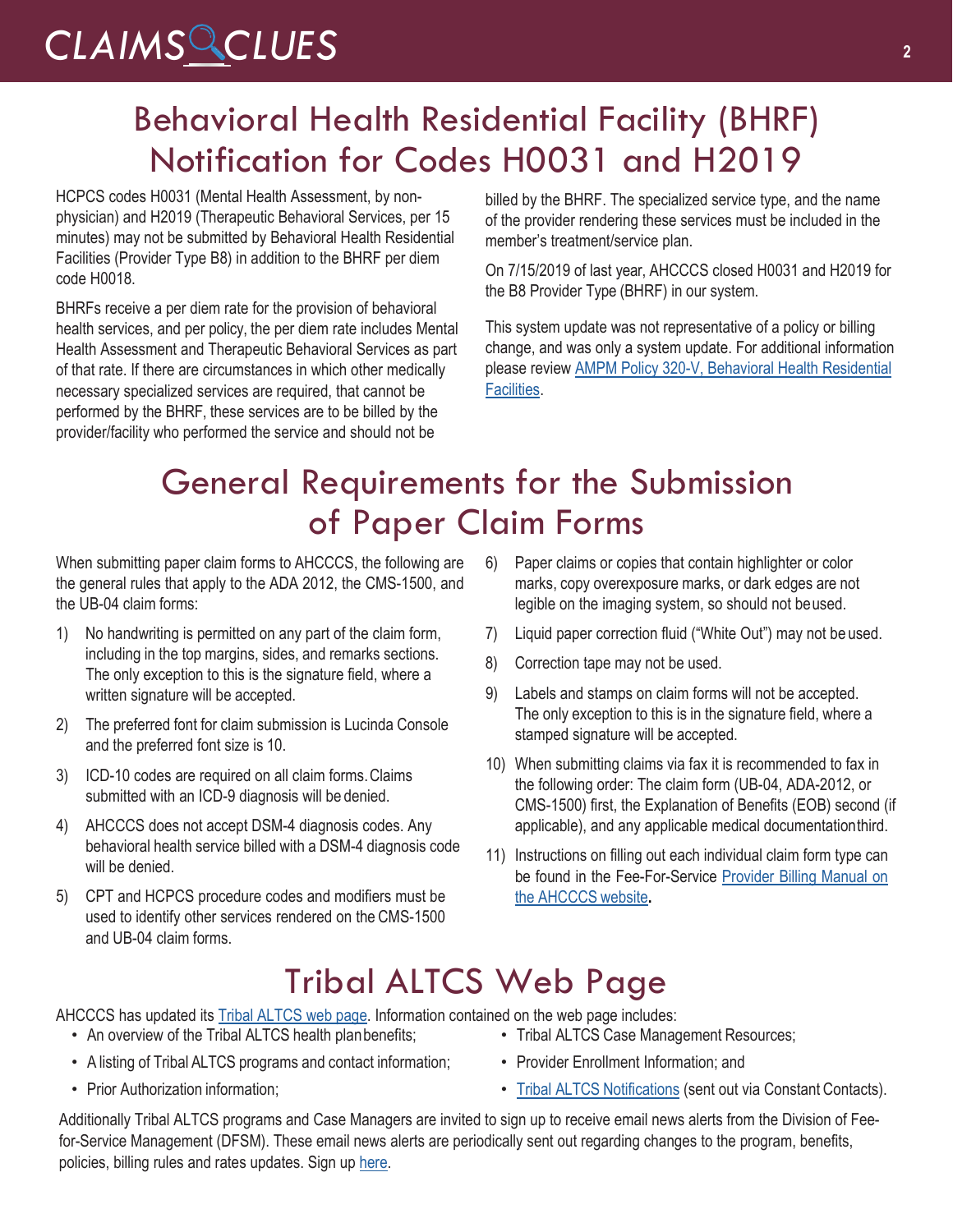### Billing Reminders for the CMS 1500 and UB-04 Claim Forms

When either the CMS 1500 or UB-04 claim form is filled out, t**he applicable ICD indicator must be entered**. If the ICD indicator is not entered, the claims' system is unable to identify which version of the ICD codes is being report.

In regards to field 21 of the CMS 1500 claim form, the below biling manual update will appear on 10/1/18 in the CMS 1500 chapter of the FFS Provider Billing Manual:

#### **21. Diagnosis Codes Required**

Enter at least one ICD diagnosis code describing the member's condition. Behavioral health providers must not use DSM-4 diagnosis codes. Up to twelve diagnosis codes in priority order (primary condition, secondary condition, etc.) may be entered.

**ICD Ind. Field:** Enter the applicable ICD indicator to identify which version of ICD codes is being reported.

 $0 = ICD-10-CM$ 

9 = ICD-9-CM (no longer accepted)

If this field is left blank the claim will be returned to the provider for correction. Please ensure it is filled out correctly.

Enter the ICD indicator between the vertical, dotted lines in the upper-right hand area of the field.

|  | 21. DIAGNOSIS OR NATURE OF ILLNESS OR INJURY Relate A-L to service line below (24E) | ICD Ind. |  |
|--|-------------------------------------------------------------------------------------|----------|--|
|  |                                                                                     |          |  |
|  |                                                                                     |          |  |
|  |                                                                                     |          |  |

In regards to field 66 on the UB-04 claim form, the applicable ICD indicator must be entered in the indicated area below (it is indicated by an X highlighted in green).

| 66. DX | $-67$ | Α | D | ◡ | ᄂ | G | п |
|--------|-------|---|---|---|---|---|---|
|        |       |   |   | M | Ν |   |   |

#### **Paper Claim Reminders**

When submitting paper claims please remember the following:

- 1. Claims that are not legible or that are not submitted on the correct form will be returned to providers without being processed.
- 2. Black and white paper copies of the CMS-1500 and UM-04 Claim Forms will be returned to the provider.
- 3. Claims that contain the following are not legible on the imaging system and cannot be read:
	- Highlighter marks,
	- Color marks,
	- Copy overexposure marks, and/or
	- Dark edges.
- 4. Blurred font is not legible.AHCCCS has been receiving a large number of claims where the font is blurred.
- 5. Stamps should not be placed in the claim fields. This can prevent the imaging system from reading the claim correctly.
- 6. Resubmissions do not need to have the word resubmission written on them. The claims system will mark it as a resubmission based on the included CRN.
- 7. Information must be aligned in the proper box/field on the claim form. Claims that are not aligned correctly cannot be read by the claims imaging system, and the submitted claim may not be read correctly. Aligning fields correctly allows for expedient and correct claims processing and reduces errors.
	- Personal printing of claim forms may result in claimfields not aligning correctly.
	- Misaligned printers can result in claim fields not aligning correctly.

| Example of a misaligned clai |  |  |
|------------------------------|--|--|

|             | 24. A<br>MA | From | Y٦           | DATE(S) OF SERVICE<br>MM | To<br><b>DD</b> | ٣Y   | SERACE. | <b>EMG</b> | CPT/HCPCS | <b>AICES, OR SUPPLIES</b><br><b>MODIFIER</b> | <b>DIAGNOSE</b><br><b>POINTER</b> | <b>S CHARGE</b> | <b>Sogo</b> | w,<br><b>Transity</b> |     | <b>RENDERING</b><br><b>PROVIDER ID. 8</b> |
|-------------|-------------|------|--------------|--------------------------|-----------------|------|---------|------------|-----------|----------------------------------------------|-----------------------------------|-----------------|-------------|-----------------------|-----|-------------------------------------------|
|             | $1 ^{01}$   |      | 18           | 01                       | 01              | 18   |         |            |           |                                              |                                   | 100             |             |                       |     |                                           |
|             | ₩.          |      | <b>TO AI</b> |                          |                 | $+8$ |         |            |           |                                              |                                   | 100             |             |                       |     |                                           |
| $\sim$<br>۷ |             |      |              |                          |                 |      |         |            |           |                                              |                                   |                 |             |                       | NP! |                                           |

- 8. Please do not staple claims forms and documentation together.
- 9. On the CMS 1500 Claim Form:
	- The diagnosis box, field 21, on the CMS 1500 claim form must be filled out correctly. One example that has been seen frequently and recently is diagnosis A will be filled out and diagnosis C will be filled out, but diagnosis B is skipped. Diagnosis B should be filled out before movingon to diagnosis C.
	- The applicable ICD indicator must be entered in field 21in the ICD Ind. Field on the upper right portion of the box.

|  | 21. DIAGNOSIS OR NATURE OF ILLNESS OR INJURY Relate A-L to service line below (24E) | ICD Ind. |
|--|-------------------------------------------------------------------------------------|----------|
|  |                                                                                     |          |
|  |                                                                                     |          |
|  |                                                                                     |          |

10. On the UB-04 Claim Form: The diagnosis box, field 66, on the UB-04 claim form must be filled out correctly. The applicable ICD indicator must be entered in the indicated area below (it is indicated by an X highlighted in green).

| ◡ | U |  |     | c. |  |  |
|---|---|--|-----|----|--|--|
|   |   |  | ΙVΙ |    |  |  |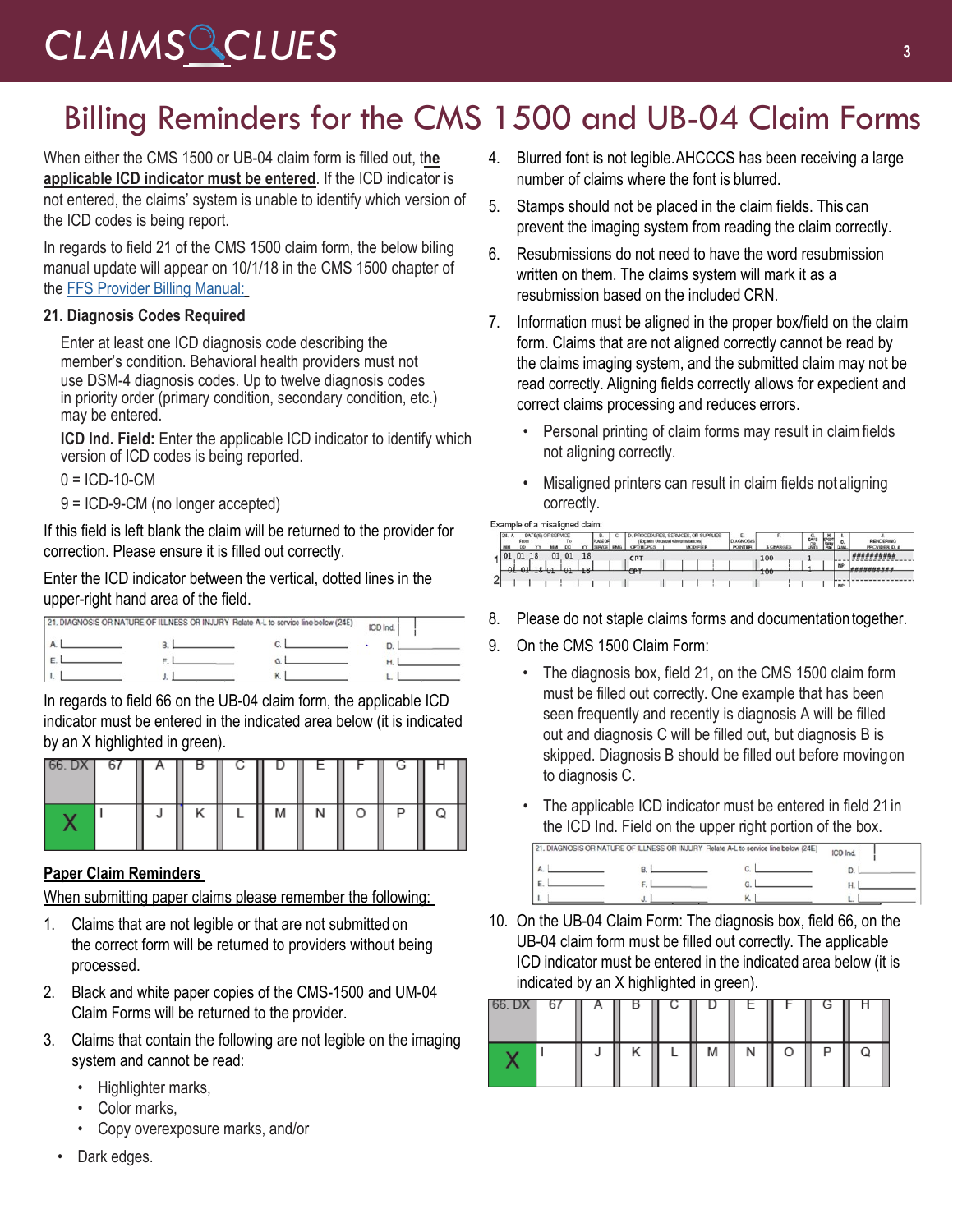#### AHCCCS Provider Enrollment Portal (APEP) to Launch August 31st, 2020

In August 2020, the AHCCCS provider enrollment process will move from a manual, paper-based system to a new, online system called the AHCCCS Provider Enrollment Portal (APEP). The new online system will allow providers to:

- Enroll as an AHCCCS provider.
- Update information (such phone andaddresses).
- Upload and/or update licenses and certifications.

This change, from a manual process to a new, automated system will streamline the provider enrollment process. Initial applications will be processed more quickly and changes to current enrolled providers will all be completed online.

The portal is expected to be available August 31st, 2020.

\*\*Date updated May 2020.

For more information and Frequently Asked Questions please visit the [AHCCCS Provider Enrollment Portal web page.](https://www.azahcccs.gov/PlansProviders/NewProviders/APEP.html) Forward [this email subscription form](https://visitor.r20.constantcontact.com/manage/optin?v=001gF-kjPbNwUnRFFFq915Hq0WaTObiteBdiPD_exzc-3iA39q3tDlq4vxb4ZqhZVAL3tqPSPiIoSBS4mUOeQFk7lGeXc_xo2F3UJRa8hvzs0wN-y6AVu_XoCBZf_9AZNbdgjy41DHAIXBLBqjMd5rPsCukG5_uVcEvK8IQSVCBC1Ta6fhiWKDdhFcvMY5-PE-TPDmvIw2ULqYVFfk1RGPmKN6WrANGFSnw) to anyone who would like to receive email updates regarding Provider Enrollment and the new portal.

If you have questions please contact Provider Enrollment at:

- If you have questions please contact Provider Enrollment at:
- 1-800-794-6862 (In State Outside of Maricopa County)
- 1-800-523-0231 (Out of State)

#### New Standards and Reporting Requirements for Opioid Treatment Programs

As a result of ARS 36-.2907.14, (SB1525) AHCCCS and its contracted health plans are implementing new standards and reporting requirements\* for all Opioid Treatment Programs (OTPs) receiving AHCCCS reimbursement. These new standards and reporting requirements are in addition to all State or Federal licensing and registrations requirements.

New OTP Sites:

• On August 27th of 2019, newly-established OTP sites were required to submit to and obtain AHCCCS approval for all the plans listed below along with a checklist (to be developed). AHCCCS approval of each plan is required prior to the provision of AHCCCS reimbursable services for these new OTP sites. If approved, the new OTP site will be required to submit an annual report containing all of the identified plans and checklist in November of each year.

Existing OTP Sites:

• ExistingAHCCCS registered OTP sites are to submit/update annual reports each November.

Plans required from the OTPs include:

- 1. Detailed security plan
- 2. Neighborhood engagement plan
- 3. Comprehensive plan to demonstrate how the OTP ensures that appropriate medication-assisted standards of care are met
- 4. Community relations and education plan
- 5. Current diversion control plan

[Bullet pointed document listing the standards for designating 24/7](https://www.azahcccs.gov/Members/Downloads/BehavioralHealthServices/24_7COE.pdf) [access points for treatment of Opioid Use Disorders Statewide.](https://www.azahcccs.gov/Members/Downloads/BehavioralHealthServices/24_7COE.pdf)

[Additional information on OTP topics](https://www.azahcccs.gov/Members/BehavioralHealthServices/OpioidUseDisorderAndTreatment/OTP_Requirements.html) 

*\*OTPs not required to hold Arizona Department of Health Services (ADHS) licensure are exempt from the requirements.*

#### Electronic Visit Verification (EVV)

In the summer of 2020 AHCCCS anticipates the implementation of Electronic Visit Verification (EVV) for Direct Care Worker Agencies.

Electronic Visit Verification (EVV) is mandated for all Medicaid personal care and home health services that require an in-home visit by a provider. EVV is a system in which a Direct Care Worker Agency (DCWA) will be equipped with an electronic device, similar to a smart phone, and utilize this device from the initial visit to a member's home until the visit's conclusion.

EVV is required for all AHCCCS registered Direct Care Agencies; therefore, these providers must participate in any and all upcoming meetings relating to the EVV implementation.

If you have any questions, or concerns regarding EVV please visit the [Arizona Medicaid EVV website.](https://www.azahcccs.gov/AHCCCS/Initiatives/EVV/)

Contact us directly at [TribalALTCSinfo@azahcccs.gov](mailto:TribalALTCSinfo@azahcccs.gov) if you have other questions/concerns.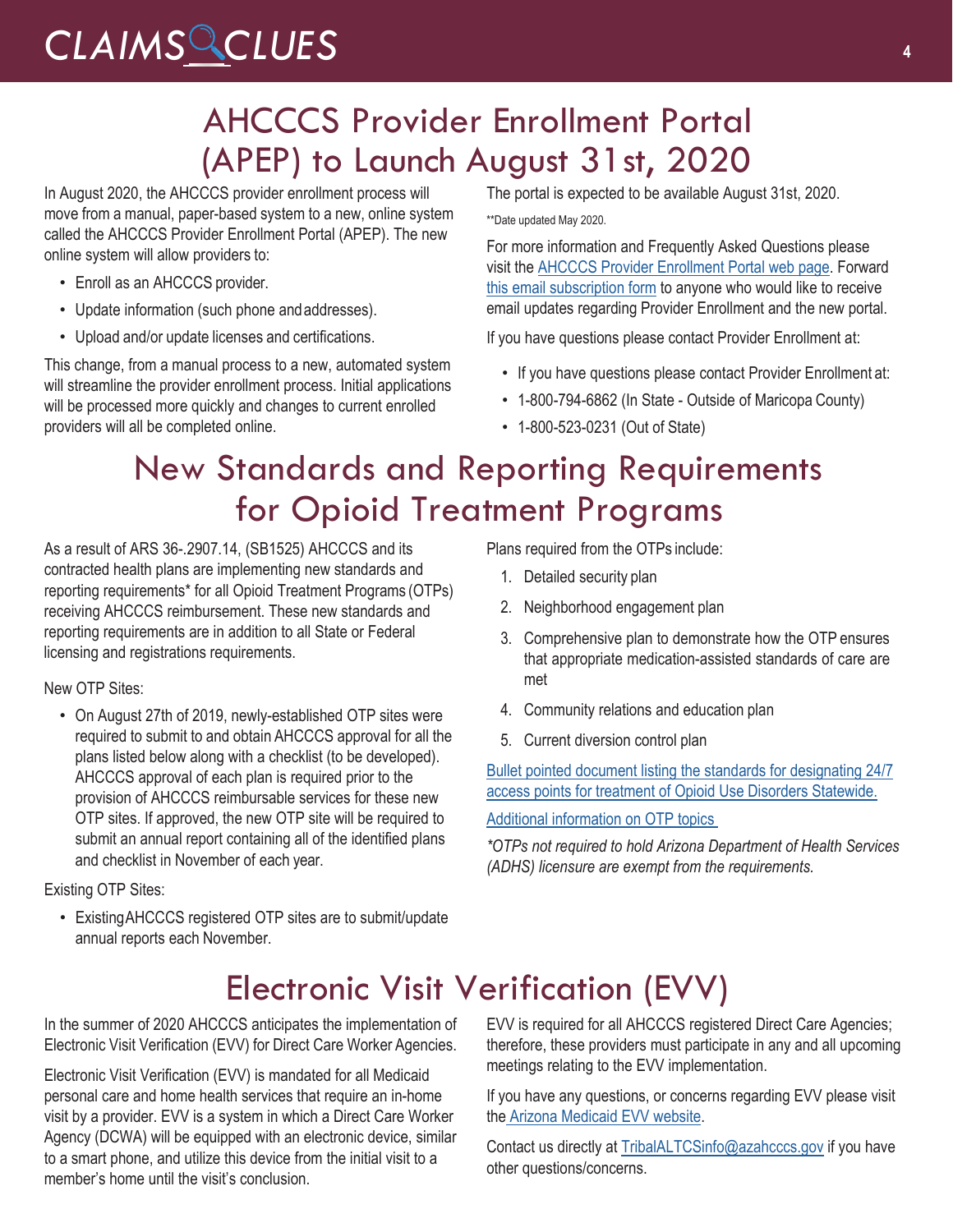### Provider Training Web Page

AHCCCS Provider Training offers training to Fee-For-Service(FFS) providers on how to submit claims, prior authorization requests, additional documentation (i.e. the AHCCCS Daily Tripreport or requested medical records), etc. using the [AHCCCS Online](https://azweb.statemedicaid.us/Account/Login.aspx?ReturnUrl=%2f) [Provider Portal a](https://azweb.statemedicaid.us/Account/Login.aspx?ReturnUrl=%2f)nd th[e Transaction Insight Portal.](https://tiwebprd.statemedicaid.us/AHCCCS/default.aspx?ReturnUrl=%2fAHCCCS%2f)

The AHCCCS Provider Training team also offers periodic trainings whenever there are significant changes in AHCCCS policy or to the AHCCCS billing manuals.

Additionally, AHCCCS offers a provider training web page on the AHCCCS website.

The AHCCCS Provider Training web page provides information on:

- The DFSM Claims Clues Newsletter:
- How to sign up for "Constant Contacts," DFSM's E-mail Notification System;
- The DFSM Provider Training Schedule;
- Access to Power Point Presentations for past trainings; and
- Contact information for the DFSM Provider Training Team.

By reading the DFSM Claims Clues Newsletter and signing up for Constant Contacts providers can remain apprised of changes to the AHCCCS program, claims and billing updates and requirements, and system changes.

### Federal Emergency Service Recipients

AHCCCS provides emergency health care services through the Federal Emergency Services Program (FESP) for qualified and nonqualified aliens, as specified in 8 USC 1611 et seq., who meet all requirements for Title XIX eligibility as specified in the State Plan except for citizenship.

The covered services, limitations and exclusions described in this chapter offer general guidance to providers. Specific information regarding covered services, limitations and exclusions can be found in the [AHCCCS Medical Policy Manual \(AMPM\) available on the](https://www.azahcccs.gov/shared/MedicalPolicyManual) [AHCCCS website.](https://www.azahcccs.gov/shared/MedicalPolicyManual)

Any services billed must meet the federal definition of emergency services as defined in federal law within section 1903(v)(3) of the Social Security Act and 42 CFR 440.255 in order for a claim to be considered for reimbursement.

"Emergency medical or behavioral health condition" for a FESP member means a medical condition (including labor and delivery) or a behavioral health condition manifesting itself by acute symptoms of sufficient severity, including extreme pain, such that the absence of immediate medical attention could reasonably be expected to result in:

- 1. Placing the member's health in serious jeopardy;
- 2. Serious impairment to bodily functions;
- 3. Serious dysfunction of any bodily organ or part; or
- 4. Serious physical harm to self or another person (for behavioral health conditions).

Only services that fully meet the federal definition of an emergency

medical condition will be covered. Services may be medically necessary, but may not meet this definition for FESP.

The Office of Administrative Legal Services has received an increase in claim disputes citing the Emergency Medical Treatment & amp; Labor Act (EMTALA) as the reason for the dispute.

"Emergency medical or behavioral health condition" for a FESP member means a medical condition (including labor and delivery) or a behavioral health condition manifesting itself by acute symptoms of sufficient severity, including extreme pain, such that the absence of immediate medical attention could reasonably be expected to result in:

- 1. Placing the member's health in serious jeopardy;
- 2. Serious impairment to bodily functions;
- 3. Serious dysfunction of any bodily organ or part; or
- 4. Serious physical harm to self or another person(for behavioral health conditions).

Only services that fully meet the federal definition of an emergency medical condition will be covered. Services may be deemed "Medically Necessary", but may not meet this definition for FESP.

Services that do not meet the federal definition of "emergency services" will be manually denied with the informational code MD034 – "Emergency Criteria Not Met". Additional information may be found in the AHCCCS Fee-for-Service Provide manual,

[Chapter 18 Federal Emergency Services.](https://www.azahcccs.gov/PlansProviders/Downloads/FFSProviderManual/FFS_Chap18EmergencyServicesProgram.pdf)